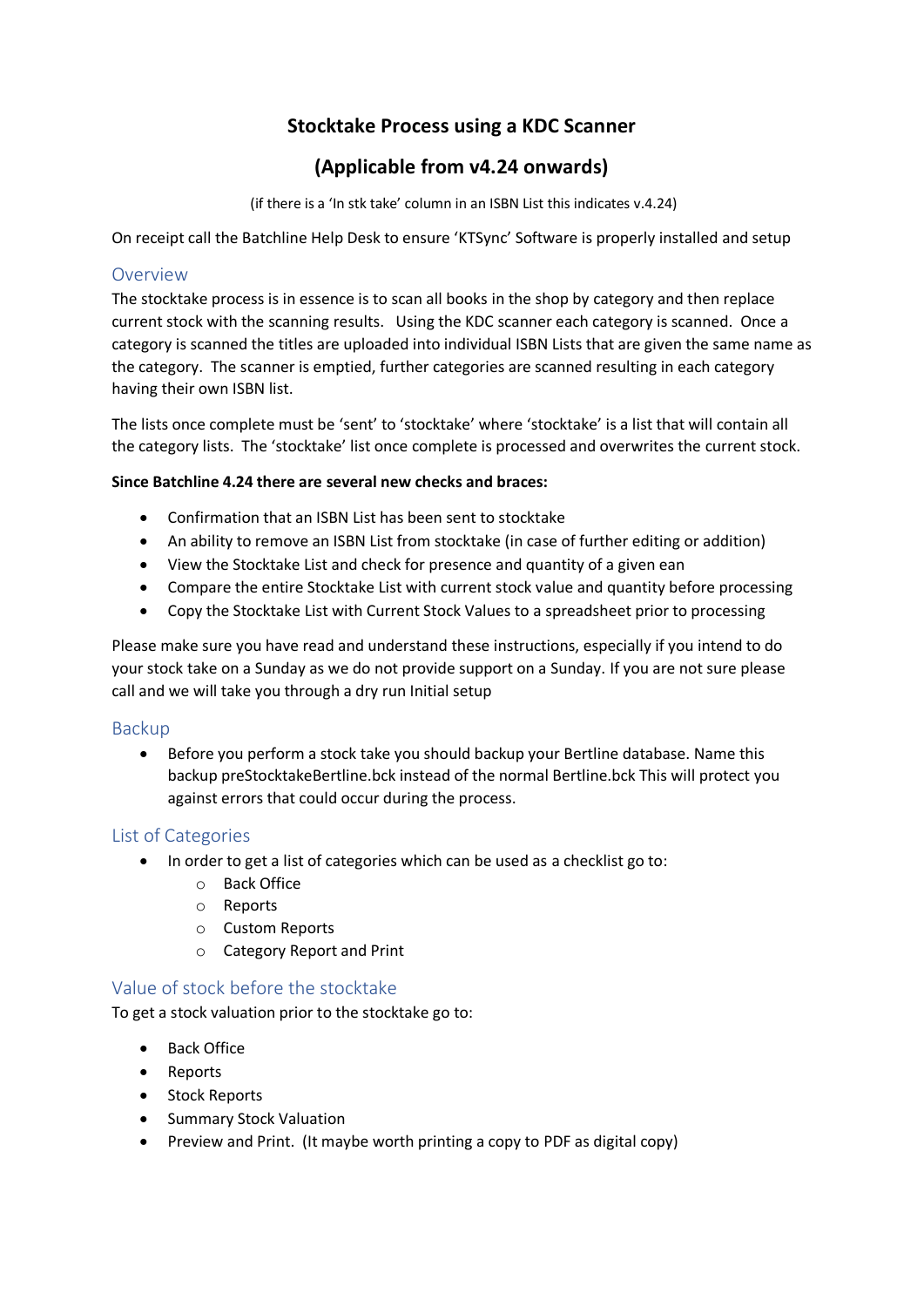# Preparing the KDC Scanner

- **Charge:** Plug the KDC scanner into a USB port and charge until the two LEDs go green and then unplug. The green lights indicate the scanner is fully charged. Do not leave the scanner plugged in continuously as this may damage the batteries
- **Clear the scanner memory:**
	- o With scanner attached, open KTSynch.exe
	- o Click on Settings
	- o Click on clear memory.

# Scanning Stock

- The scanner works by pressing the button just below the window. Pressing this button whilst pointing at a barcode will cause the scanner to beep. The ISBN/EAN scanned will appear in the window
- Scan the contents of the allocated category

## Downloading a scanner contents

- Plug the KDC Scanner into a USB port using either the fold out plug or the supplied lead
- Open KTSynch.exe
- There should be a message on the form saying 'connected'
- Click on the Synchronize button
- Once synchronised a message will appear saying 'barcodes synchronised' as well as the number of records that have been imported.

## Importing into an ISBN List

- Create an ISBN list and give it the same name as the category that has just been uploaded
- Click on the 'Details' button of the ISBN List to go into the details page of the list
- Click on the 'Import File' button
- The file location will normally be \Desktop\KDC. Click on this folder
	- a. In order to see the file you will have to change the 'Files of Type' drop down at the bottom of that window to 'All Files'
	- b. **Filenames:** KDC Files are named in the following format 004504 20150308 123138.txt where the 20150308 is the date 2015 March 8th and time is 12:31:38
	- c. **Optional** (By right clicking on the new file it is possible to rename it to a category name. This may help in subsequent identification if required)
	- d. Click on the new file and select 'Open'
	- e. The file will be imported into the ISBN List
- Repeat this process until all categories have been imported into individual isbn lists

# Send each ISBN List to stocktake

**Please Read**. The process of sending to stocktake sends each list in turn to the 'Stocktake List'. When the first list is sent to stocktake, it is essential that the 'Stocktake List' is cleared using the option available in the 'Send' Process. Subsequent sends are then added to the list and therefore there is no need continue to 'clear' the list. The list that is being compiled can be viewed by going to:

• Back Office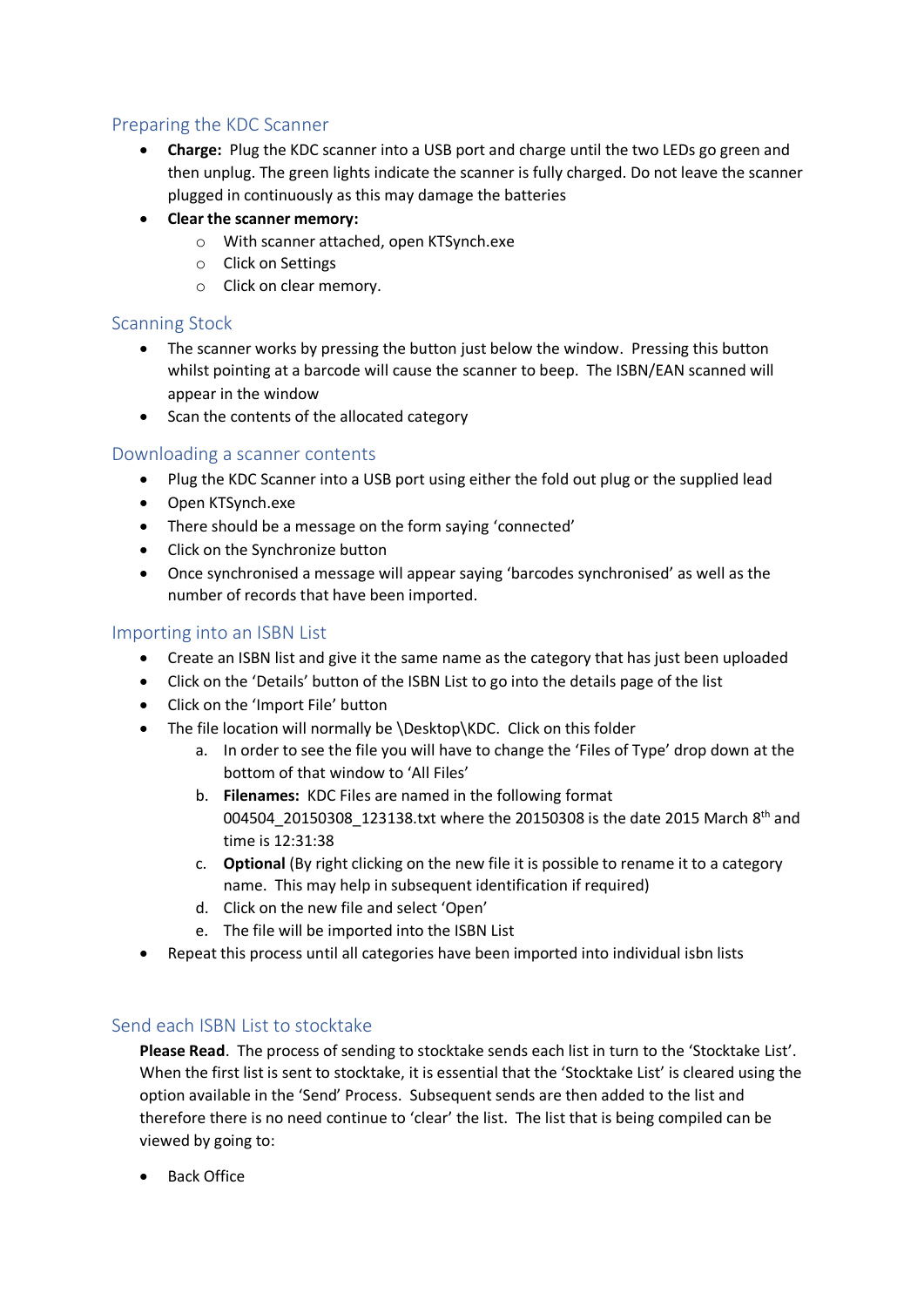- Maintenance
- Stocktaking and the following can be checked
	- o The contents of the list can be viewed
	- o The value of the list against the current stock value
	- o The quantity of the list against the current stock quantity
	- $\circ$  Search for a given isbn that might be missing
	- o Adding and deleting items from the list

#### Sending to stocktake

- From the ISBN List summary screen right click on the first ISBN list and select 'Send To'
- Select 'Stock take'
- The 'Send To Stock Take Wizard' form appears
	- o Click on 'Yes' to clear the stock take if this is the first list
	- o Click on 'No' if this is a subsequent list
	- o Click on 'Next'
	- o Select the category that this ISBN list should be allocated to.
		- It is possible to create a new category at this point if required
	- o Click on 'Next'
	- o For Location leave as 'undefined'
	- o Click on 'Next'
	- o Process Stocktake, select 'No'
	- o Click on 'Finish'
- Repeat the above until all ISBN Lists are processed
- As a check the field on the ISBN 'In Stk Take' will now show 'Y' to indicate the list has been processed
- **Problems.** If the list was sent to 'Stocktake' in error, it can now be removed by rightclicking on the relevant ISBN List and selecting 'Remove From'. This might be useful if a list was incomplete or sent with wrong details

#### Backup

At this point it might be worth doing another backup and calling this batchlineISBNLIst if there is any chance we might need to redo the stocktake

# Stock Update

The final part of the stock take is to update the shop stock to be the same as the 'stock take' list which almost without fail will give a different quantity and value to that of before. To go to the 'Stocktake Processing' screen go to:

- Back Office
- Maintenance
- Stocktaking

#### Checks and Braces

Prior to processing stock view the 'Stocktake' List and check that there is not a great discrepancy between the Stock (current value) and Stock Take (value of stock scanned). If there is it might mean a category has been missed. This could be checked by sorting the list by category and checking that each category exists. It is also possible to check big differences in quantity by clicking on the 'Diff' header to sort by differences. Any big difference will appear at top or bottom of the list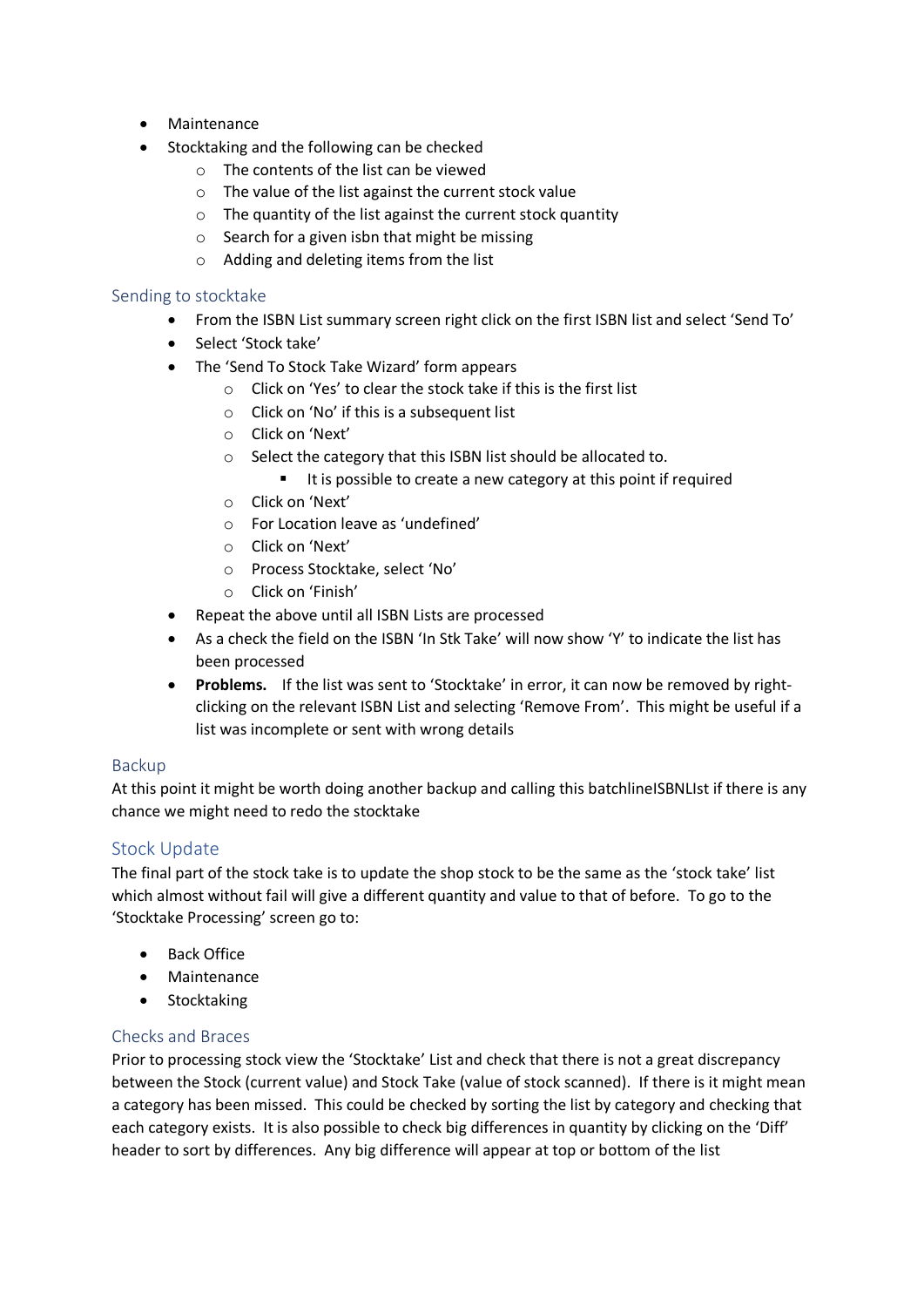## Search for an EAN

It is possible to verify if an EAN exists on the list by entering the ean in the ISBN13 field and clicking on search

# Changing Quantity or Category Of An EAN

If an ean has the wrong quantity or category:

- Highlight the relevant line
- In the Qty Field at top of screen enter the new Qty
- Select the correct Category from the drop down at the top of the screen
- Click on Update and confirm on the next prompt

#### Optional save to spreadsheet -Discrepancy Report

The stocktake list is 'the' discrepancy report. To save this to an Excel Spreadsheet

- Right click anywhere on the grid
- Select 'Copy Grid'
- Open Microsoft Excel (this will probably work with other spreadsheets but only Excel has been tested)
- Open a blank sheet
- Right Click on the spread sheet and select paste
- The grid will be pasted into the sheet
- No headers will be copied across so it may be necessary to 'insert' a line at the top of the sheet and key in the relevant heades

#### To Complete the Stocktake

- Click on the 'Stock Update' button
- The 'Stock Update from Stock File' Screen will be displayed
	- o **Note.** These instructions are for a 'Full' Stocktake. If you are only doing a 'Category' update, click on 'Category'
- Click on Full Stocktake
- Click on Update Stock
- A form will appear that will warn of a large difference between stocktake and current stock. At this point if you have checked the discrepancies in the previous step you should be aware of any discrepancies and therefore it should be safe to continue. If so click 'Yes'

#### Stock Valuation

To get a value of the stock post stocktake go to:

- Back Office
- Reports
- Stock
- Summary Stock Valuation
- Preview and print (printing to PDF as a digital copy is probably a good step)